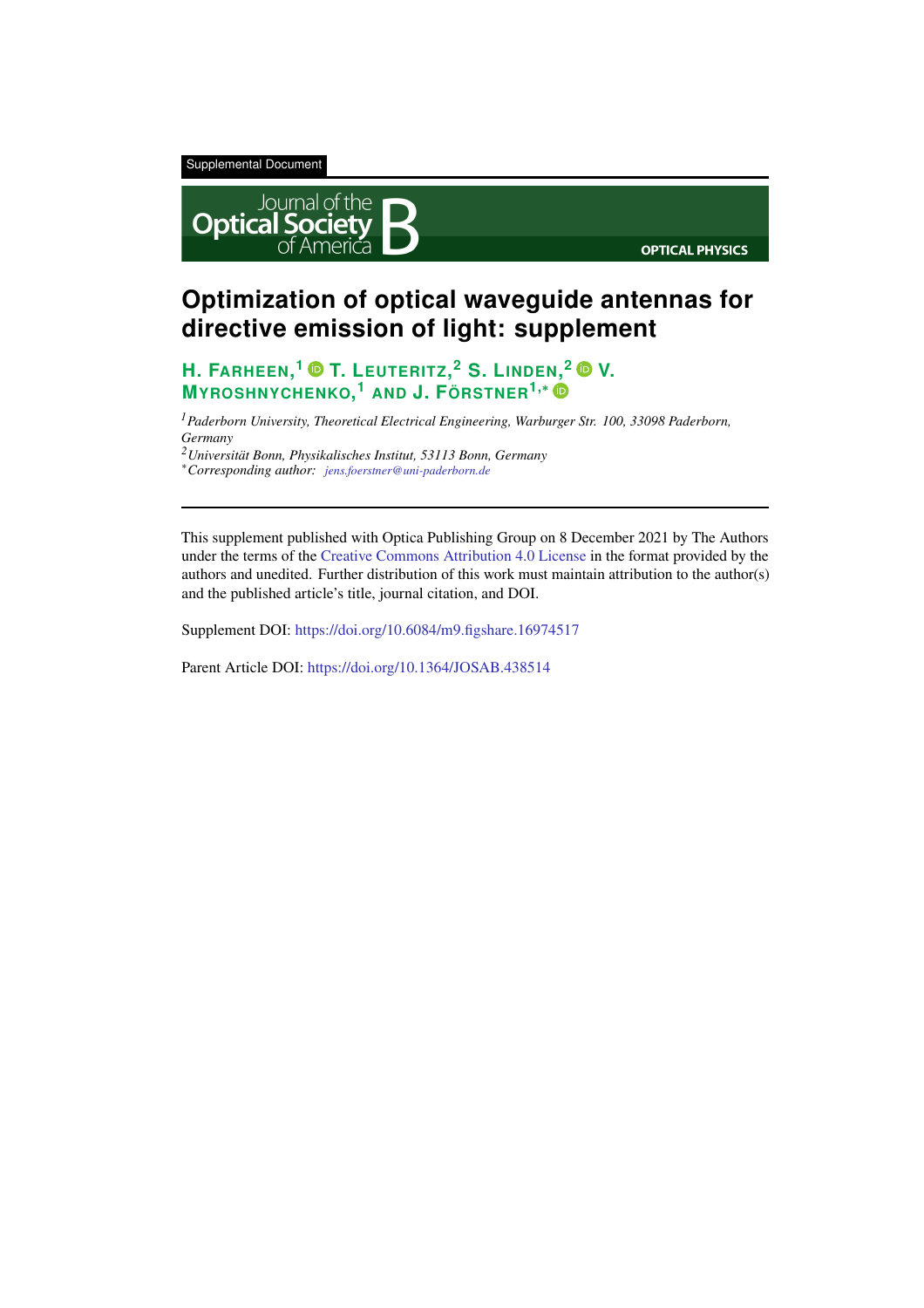# **Optimization of optical waveguide** antennas for directive emission of light: Supplemental document

#### S1. Parametric Study of the Optimized Si Rectangular-Shaped Antenna

To check the robustness of the optimized Si antenna, we investigate the degree of influence of the design parameters on its directive characteristics.



Fig. S1. Dependence of the directivity of the optimized Si antenna on its seven design parameters: (a) the director length, (b) director width, (c) antenna height, (d) distance of the field source from the director and the reflector, (e) reflector length, and (f) reflector width. The red point and dashed line on each plot represents the chosen optimal value of the corresponding parameter as shown in Fig. 3e, that results in the linear directivity of 74.8 (18.74 dB). The gray curve in each plot shows evolution of the main-lobe polar angle  $\theta$  for the corresponding design parameter and the red arrows indicate the cut-off frequency of the relevant guided modes.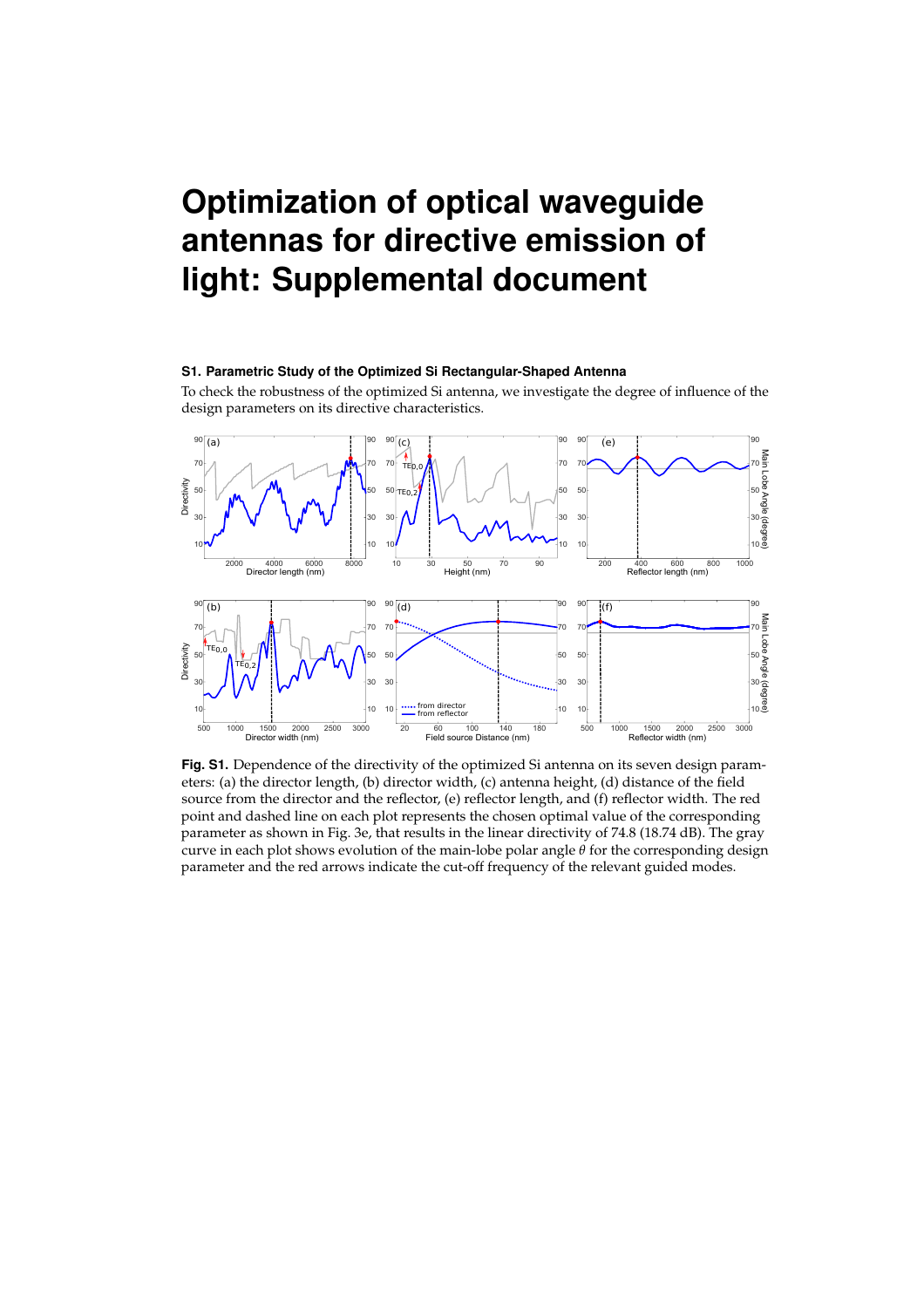#### S2. Side-lobe Level Investigation

The horn-shaped antennas presented in this work have a higher side-lobe level in comparison to their rectangular counterparts. The study below shows how the side-lobe levels can be adjusted with respect to the geometrical parameters that define the horn-section of the director, i.e., the horn length and width.



Fig. S2. Dependence of the side-lobe level of the optimized HfO<sub>2</sub> (blue curves) and Si (gray curves) horn-shaped antenna on its: (a) horn length and (b) horn width. The red point and dashed line on each plot represents the optimal value of the corresponding parameter as shown in Fig. 4b.

#### S3. Mode Analysis

To understand the resultant radiation patterns, we investigated which modes are excited by the dipole in the horn-shaped antennas.



Fig. S3. The absolute electric field intensity distribution of the guided modes excited by dipole emitter in the rectangular section of the optimized (a) HfO<sub>2</sub> and (b) Si director of the hornshaped antenna, together with the amount of power coupled to them.